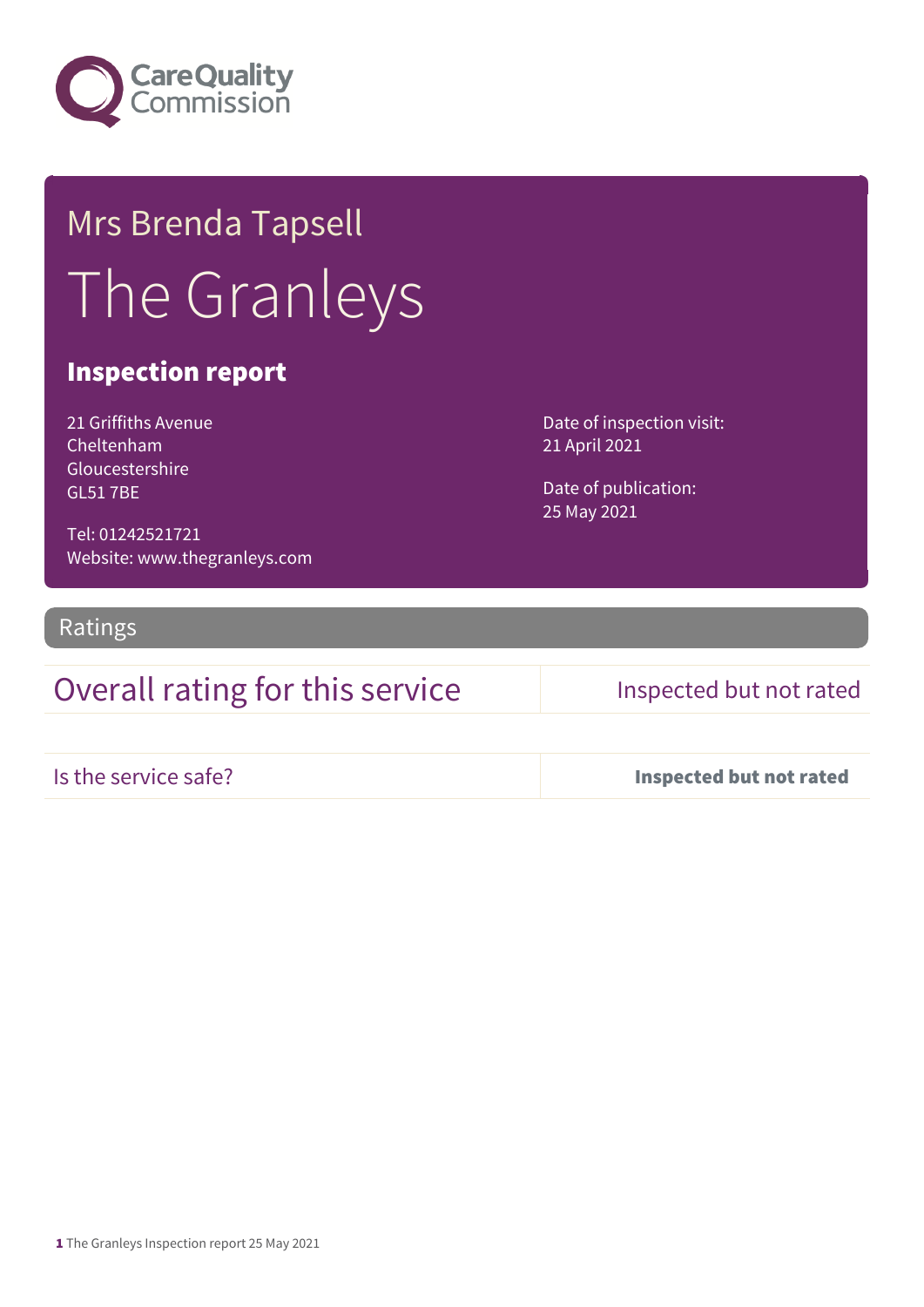## Summary of findings

### Overall summary

The Granleys is a care home providing accommodation, personal care and nursing care for up to 17 people with learning disabilities or metal health conditions. There were 14 people living at The Granleys at the time of the inspection.

We found the following examples of good practice

The service was clean and free of malodour. There was a cleaning schedule in place to ensure all areas of the service were cleaned.

The service had implemented personal protective equipment (PPE) stations which were situated near the main entrance and throughout the home. Visitors were supported by staff to ensure they followed safe infection control, PPE guidance and to check whether they had any symptoms of coronavirus before entering the home. This included taking the visitor's temperature and completing a test for Covid-19.

The service had a designated indoor area for visitors that was used for relatives to visit their loved ones. This area was also used by professionals who visited the service.

People were supported to receive regular testing for Covid-19. All people being admitted to the service were tested for coronavirus by the care staff on admission.

Staff were compliant with weekly testing requirements and the registered manager ensured test results were followed up when not received. When unclear results had been received, the Registered Manager and provider sought and followed advice from Public Health England.

Staff were required to change into their uniform in a designated area when they first came on shift. Staff were required to change out of their uniform after each shift. This was then washed on site to minimise the risk of the spread of infection.

Individual risk assessments had been conducted on staff which identified any vulnerabilities they may have in relation to coronavirus and any mitigating action that the provider needed to implement.

The provider and Registered Manager had developed zones within the home to minimise the risk of infection spread during any Covid-19 outbreaks. The service had developed a COVID-19 outbreak plan which detailed how they would manage any risks and outbreaks. This included areas such as ensuring people's health needs were maintained and the service had sufficient staffing levels to support people during an outbreak.

The service had appropriate infection control policies and procedures in place. These had been developed in line with current government guidance. There was signage around the home for staff and visitors on what measures were being taken to minimise the risk of spread of infection.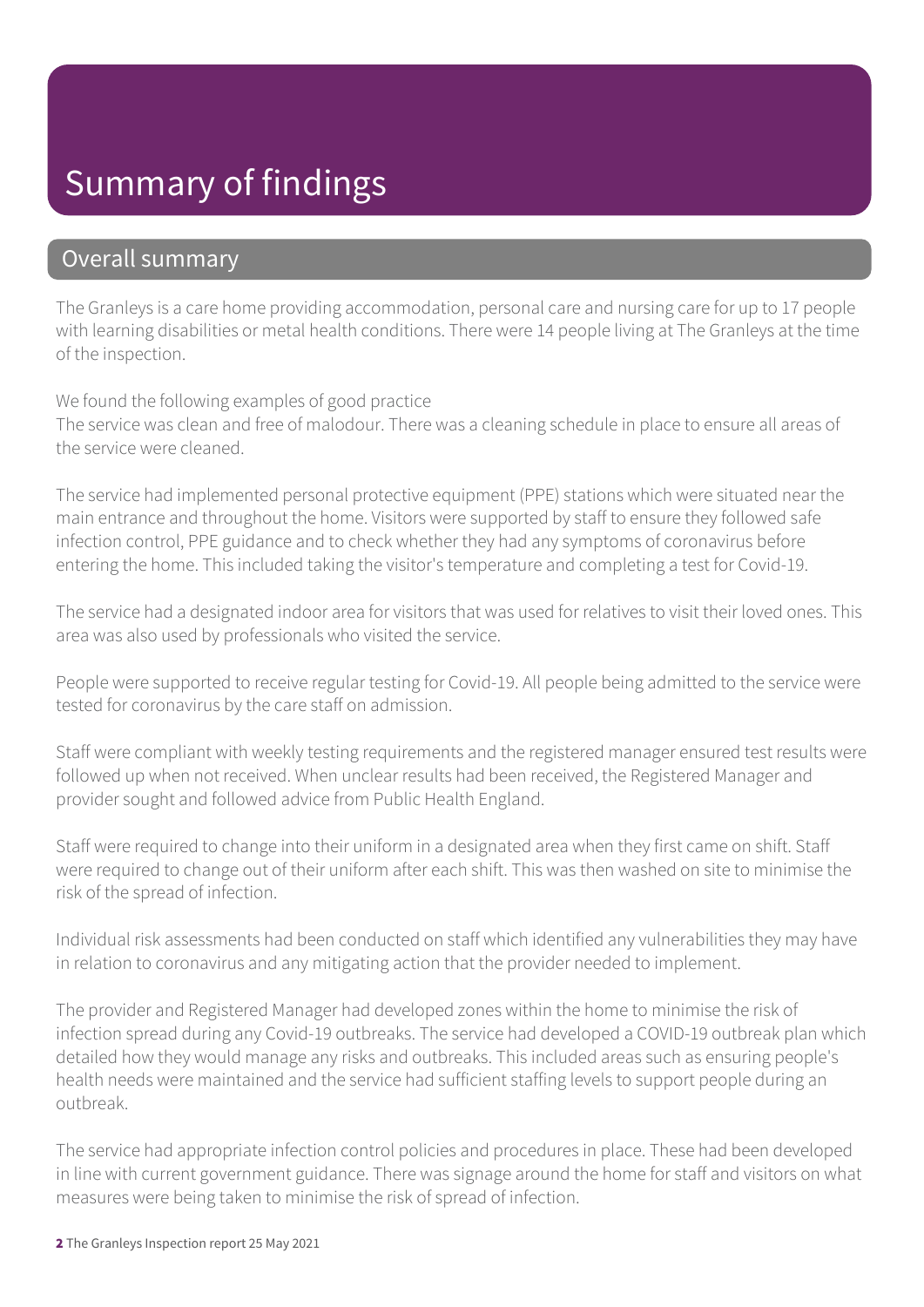## The five questions we ask about services and what we found

We always ask the following five questions of services.

We were assured the service were following safe infection prevention and control procedures to keep people safe.

Is the service safe? Inspected but not rated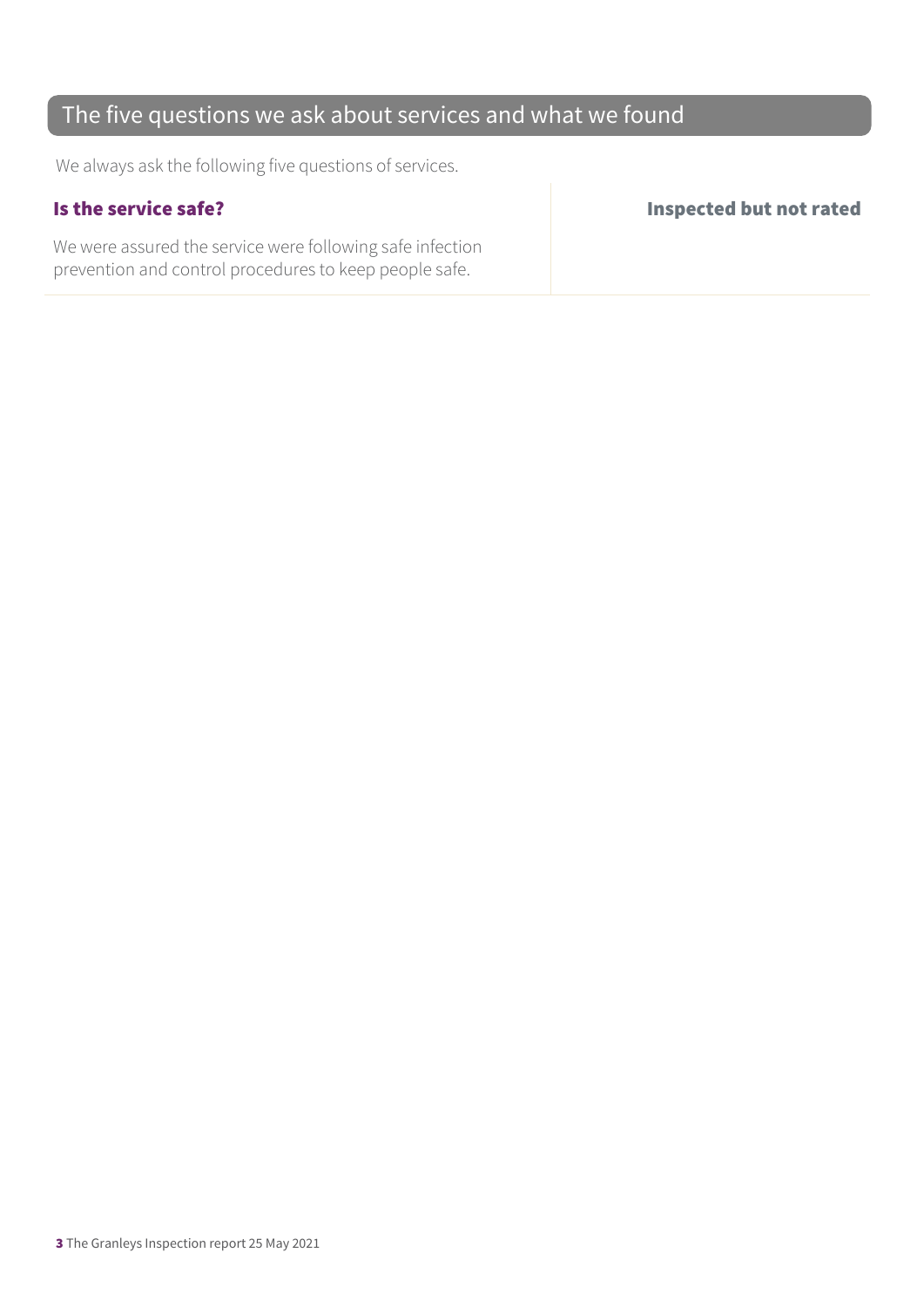

# The Granleys

## Detailed findings

# Background to this inspection

We carried out this inspection under Section 60 of the Health and Social Care Act 2008 as part of our regulatory functions. This inspection was planned to check whether the provider is meeting the legal requirements and regulations associated with the Health and Social Care Act 2008.

As part of CQC's response to the COVID-19 pandemic we are looking at the preparedness of care homes in relation to infection prevention and control. This was a targeted inspection looking at the infection control and prevention measures the provider has in place.

This inspection took place on 21 April 2021 and was announced.